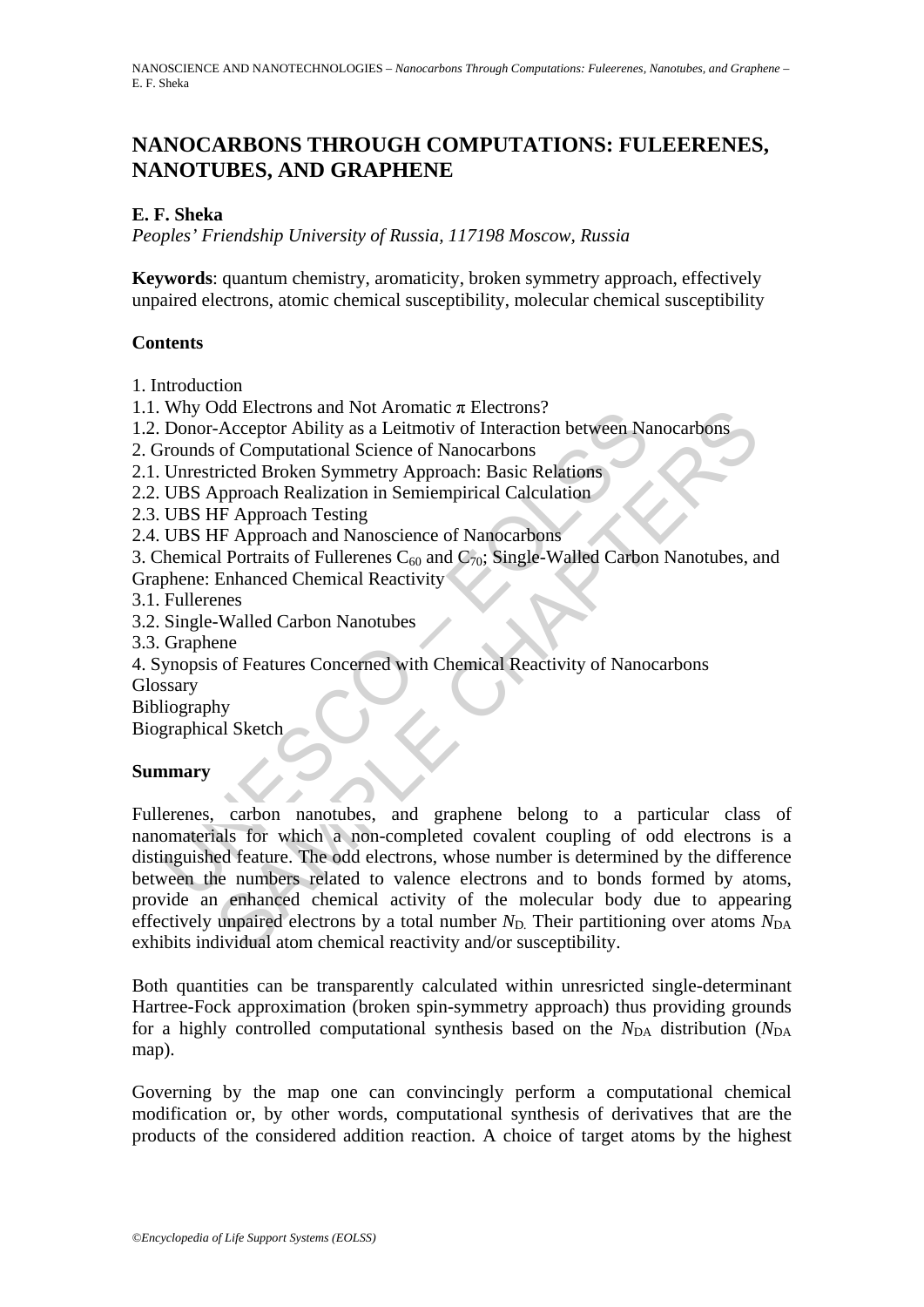*N<sub>DA</sub>* value is the leading point of the procedure. The procedure is equally applicable to fullerenes, carbon nanotubes, and graphene.

## **1. Introduction**

es lay the foundation of the electronic nanocarbon computational<br>cerns *odd-electron* nature of their atomic system and is an in<br>re. The other is provided with extremely high donor and accepto<br>species and is intimately c the foundation of the electronic nanocarbon computational building. The *dd-electron* nature of their atomic system and is an internal property of the is provided with stremely high donor and acceptor characteristic and i One important area of research in the modern material nanoscience concerns carbonbased materials, particularly benzenoid-structured species such as fullerenes, nanotubes, graphite, and graphene. Nanochemistry of the  $21<sup>st</sup>$  century, new light nanomagnets, new optical devices, new drugs, new mechanic devices – these and other excitedly sounded promises implying carbon-based material can be heard through over the world. What makes them so exclusive for the properties of the materials to be outstanding indeed? We shall try to answer this question from the viewpoint of computational nanoscience. This consideration is based on the electronic properties of the materials. Two corner stones lay the foundation of the electronic nanocarbon computational building. The first concerns *odd-electron* nature of their atomic system and is an internal property by nature. The other is provided with extremely high donor and acceptor characteristics of the species and is intimately connected with interaction between them that is smoothly transformed into peculiar internal property of composites. It turns out that the two concepts make allowance for interconnecting the nanocarbon building constructions via tight interrelations between nanochemistry and nanomedicine; nanomagnetism and nanophotonics; nanomechanics and nanoinformatics. In its turn, the intrinsic concordance of the above building departments forms the ground for unified theoretical approach. Before entering the building, let us look at the stones that form the construction fundament.

# **1.1. Why Odd Electrons and Not Aromatic**  $\pi$  **Electrons?**

The term "odd electrons" has come from organic chemistry where it was introduced to describe the electronic structure of diradicals. It naturally covers terming  $\pi$  electrons, "magnetic electrons", and "open-shell molecule electrons". With respect to benzenoid nanocarbons it manifests that the number of valence electrons of each carbon atom is larger by one than that of interatomic bonds it forms.

Aromaticity has been the first and the oldest concept applied to the odd-electron problem, which started in 1825 when Sir Michael Faraday discovered benzene. The 185-year development of the concept has followed and reflected in the best way the build-up of the molecular physics and chemistry in general and organic chemistry in particular. The term  $\pi$  electrons was suggested by Hückel in 1931 for planar {4n+2} aromatic molecules. From that time  $\pi$  electrons have become a peculiar qualitative characteristic of a molecule possessing two distinctive features, namely, (1) odd electron delocalization over molecule atoms and (2) a complete covalent bonding of the odd electrons so that the corresponding  $\pi$  orbitals are occupied by the electrons in pairs. These characteristics of the electrons are well coherent with four criteria of aromaticity, often referred to as classic criteria, which have been originated in due course of longtime development of the aromaticity concept. Those are concerned with the following characteristics:

(1) Chemical behavior – electrophilic aromatic substitution;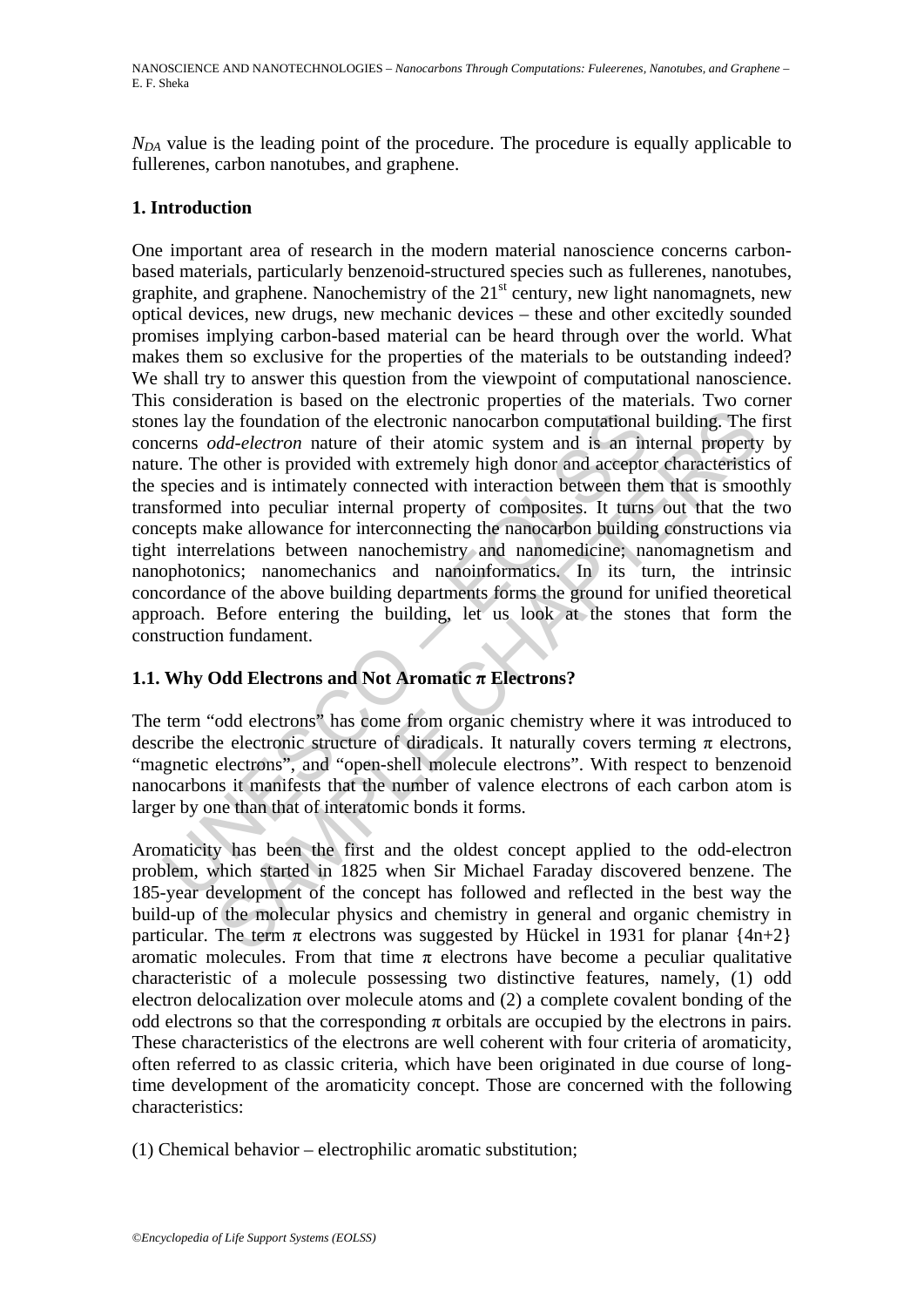- (2) Structural feature bond length equalization due to cyclic delocalization;
- (3) Energetic conditions enhanced stability (large resonance energy);
- (4) Magnetic behavior "ring current" effects:
	- (a) anomalous chemical shift disclosed by nuclear magnetic resonance (NMR).
	- (b) large magnetic anisotropies.
	- (c) diamagnetic susceptibility exaltation.

Initially, the criteria were suggested empirically. The development of electronic theory of molecules allowed for obtaining electronic conceptual view on the phenomenon (started by Hückel) and for proving the criteria computationally. By the time of fullerene discovering in 1985, which marked the start of a sharp growing interest to nanocarbons, the main theoretical concept of aromaticity has been constructed. According to the latter,  $\pi$  electrons can be considered in the first approximation as an electron gas incasing the  $\sigma$  framework in a double skin. The wave functions of this electron gas are characterized by the angular momentum quantum numbers *l* = 0, 1, 2, 3, ... corresponding to s, p, d, and f  $\pi$  shells;  $\pi$  electrons are subordinated to the Pauli principle and are accommodated on the orbitals by pairs, which has given rise to the *restricted* formalism of the electron consideration.

tron gas incasing the σ framework in a double skin. The wave<br>tron gas are characterized by the angular momentum o<br>0, 1, 2, 3, ... corresponding to *s*, *p*, *d*, and *f π* shells, *π* electron<br>e Pauli principle and are is incasing the  $\sigma$  framework in a double skin. The wave functions of<br>as are characterized by the angular momentum quantum num<br>3, 3, ... corresponding to s, p, d, and  $f \pi$  shells;  $\pi$  eleetrons are subordin<br>in principl When fullerene  $C_{60}$  was discovered, Harold Kroto, who later was awarded by the Nobel Prize for the discovery, suggested that it could be "the first example of a spherical aromatic molecule". This suggestion was supported by a large discussion of its extremely stable aromatic character. However, the hypothesis was soon rejected in the light of numerous chemical reactions undergone by fullerenes. Nowadays, it is generally assumed that fullerenes have an ambiguous aromatic character, with some properties that support the aromaticity of these systems in view of the above criteria while the others do not. Thus, there is broad evidence that fullerenes experience substantial ring currents. This fact, together with rather considerable stability, seems to stress their aromatic character. Oppositely, evidence from chemical reactivity is against the aromaticity, since fullerenes are very reactive and easily undergo a large variety of chemical transformations that unlike with most aromatic compounds, are in most cases addition reactions to the conjugated  $\pi$  system. The enthalpy of formation of fullerenes does not support the energetic criterion of the aromatic character either. In addition, the existence of two types of C-C bonds in  $C_{60}$  ([6,6] and [5,6]-bonds) violates the criterion on the bond length equalization and indicate that  $\pi$  electrons of the fullerene are partially localized. Therefore, only magnetic and NMR properties seem to evidence delocalization by ring currents. Basing on these findings it was concluded that the scope of aromaticity is much broader for Hückel-type aromatic molecules than for fullerenes where it is essentially limited to a single criterion (4). At the same time, the 185-year history of the aromaticity has convincingly highlighted that aromatic compounds cannot be characterized by a single property so that the concept has a multidimensional character. This stimulated looking for additional criteria that might prove the fullerene aromaticity. Since neither new empirical yardstick for the fullerene aromaticity could be offered, researches have been concentrated on computational chemistry relying on a sharp progress of the latter. A restricted formalism of the electrons approach therewith has been kept unchanged. Later on a similar story has happened with carbon nanotubes.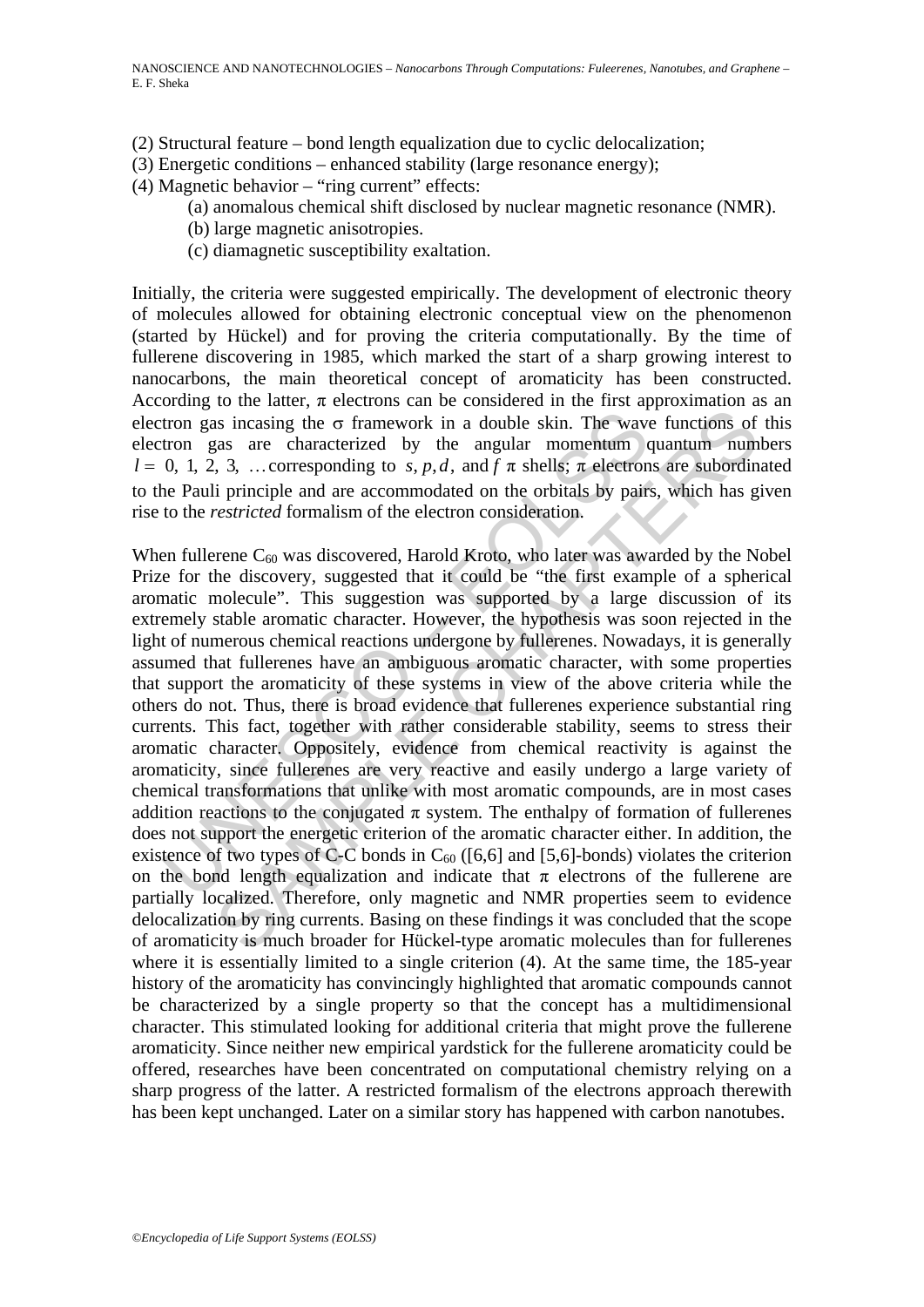Two main streams of the modern computational chemistry are based on either Hartree-Fock (HF) or density functional theory (DFT). Both computational schemes were applied to prove the classic aromaticity criteria to fullerenes, nanotubes, and graphene. A few computational characteristics that are outside the above classic criteria have been suggested. There are the following among the latter.

- (1) The topology of the DFT electron density as well as properties derived from the density such as the electron localization function and local ionization potential.
- (2) Weighted HOMO-LUMO gap as an index of kinetic stability (*T* ), as well as absolute and relative hardness  $(\eta)$ .
- (3) Delocalization index  $(\delta(A, B))$ .

Additionally to the ring-current criterion (4), the issues tend to assist in the description of the delocalization-aromatic behavior of fullerenes in the framework of restricted computational schemes. However, they are too yang to get the status similar to that of classic criteria.

unonally to the mig-current criterion (4), the issues tend to assist<br>the delocalization-aromatic behavior of fullerenes in the frame<br>putational schemes. However, they are too yang to get the statu<br>since criteria.<br>Exercite by to the mig-current criterion (4), the issues fend to assist in the descriptabilition-aromatic behavior of fullerenes in the framework of restri-<br>poalization-aromatic behavior of fullerenes in the framework of restri-<br>e Since odd electrons exist not only in benzenoid-structured compounds, and since their manifestation in various compounds has become clear for many researches, the aromaticity approach was tried to be expanded over these species, both 2D- and 3Ddimensional, among which there are conjugated heterocycles, [n]trannulenes, Möbius and metallacycles, transition-metal(half-) sandwiches such as ferrocenes, carbon free sandwich complexes like $\left[ \left( P_5 \right)_2 \text{Ti} \right)^2$ , boron-based clusters, bimetallic and metallic clusters, and many others. However, as turned out, the approach was able to catch only some traces of the odd electrons delocalization while the electronic behavior of the species does not fit in the framework based on the classic aromaticity criteria. An unavoidable requirement either to significantly develop the aromaticity concept or to suggest an alternative one has been widely anticipated.

An alternative approach to the odd electron problem has come from molecular magnetism of molecular complexes in which transition metal ions form net of spins caused by magnetic electrons that interact weak. The scheme in Figure 1 explains main points of the odd electron problem. Initially doubly degenerated atomic levels  $\Psi_A$  and  $\Psi_B$  are split due to electron interaction with the energy difference  $\Delta E$ . Two spins of the relevant electrons can be distributed over the levels by five different ways. Configurations I, II, III, and IV are related to singlet state while the only configuration V describes the triplet one. As a result, the triplet state is spin-pure at any Δ*E*, while the singlet state is either completely covalent that is in consonance with the aromaticity concept (configuration I) and, consequently, spin-pure at largeΔ*E* , or is a mixture of configurations I-IV and becomes spin-mixed when the interaction is weak. The energy difference  $\Delta E$  turns out to be the main criterion for attributing the species to either covalently bound or diradical species. A deep understanding of the underlying physics followed from the work of Löwdin, Nesbet, Anderson, Hay and co-workers, and others has resulted in a necessity of the configuration interaction (CI) to be applied in the case. Moreover, the unrestricted formalism with respect to wave function construction, which oppositely to restricted aromaticity takes the electrons spin into account, should be taken as starting point for a further CI consideration.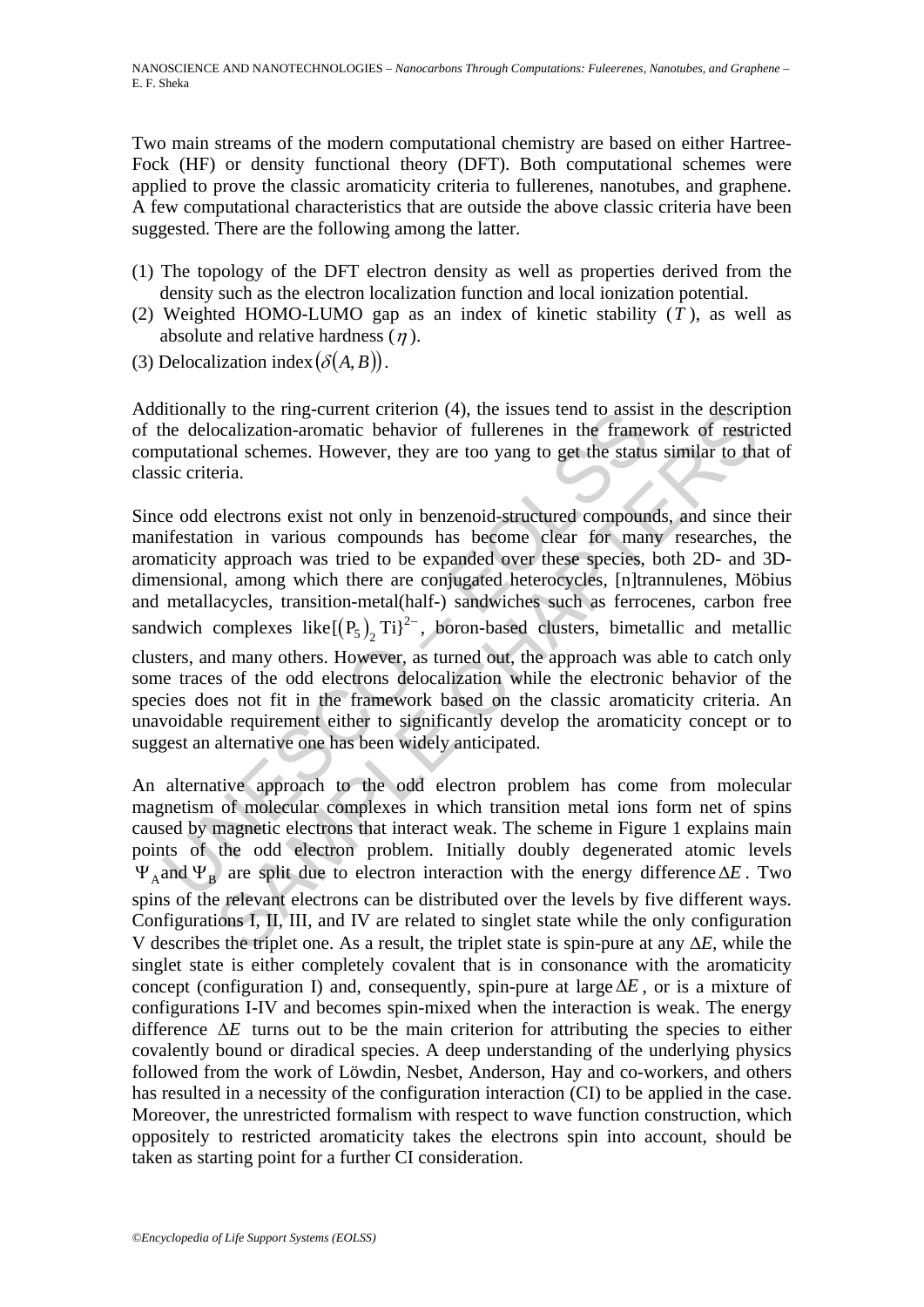NANOSCIENCE AND NANOTECHNOLOGIES – *Nanocarbons Through Computations: Fuleerenes, Nanotubes, and Graphene* – E. F. Sheka



Figure. 1. Scheme of the distribution of two electrons over split orbitals

Thus, if a number of electron pairs are weakly coupled, the CI expansion will be slowly convergent and high-order excitation from the reference configuration (see  $\psi_2$ ,  $\psi_3$ , and  $\psi_i$  in Figure 1) will contribute significantly to the wave function. Benard found that the unrestricted Hartree-Fock (UHF) energy is much lower than the restricted one (RHF). Therefore, coming back to species, aromatic character of which is under question, one can suggest a decisive computational criterion by misalignment of their energies  $\Delta E^{RU} = E^R - E^U$  calculated following conceptually identical restricted ( $E^R$ ) and unrestricted  $(E^U)$  schemes. Obviously, the aromaticity concept in its classical formulation should be applied to the species if only  $\Delta E^{\text{RU}} = 0$ .

in Figure 1) will contribute significantly to the wave function. Bestricted Hartree-Fock (UHF) energy is much lower than the respective computation of which is suggest a decisive computational criterion by misaligmment su in a Hartree-Fock (UHF) energy is much lower function. Benard found that<br>Hartree-Fock (UHF) energy is much lower than the restricted one (R<br>
coming back to species, aromatic character of which is under question,<br>
st a dec First attempts of a direct CI approach based on unrestricted wave functions and applied to the odd electron interaction was performed for metal dimers. However, until now the application of CI computational scheme is restrained by a severe complication of the computational procedure. Thus, the traditional complete-active-space-self-consistentfield (CASSCF) methods that deal correctly with diradicals and some dinuclear magnetic complexes, cannot handle systems with larger number of odd electrons due to a huge number of configurations generated in the active space of the system. To imagine arising technical difficulties it is worthwhile to cite E.Davidson, "If there are '*m*' singly occupied orbitals on each of '*n*' identical centers, then  $2^{mn}$  Slater determinants can be formed by assigning spins up or down each of the ' *nm* ' orbitals". So that no CASSCF type approach, including a simplified embedded-cluster CASSCF supplemented by the complete active space second-order perturbation theory (CASPT2), seems feasible for many-odd electron systems such as fullerenes and other nanocarbons. That is why addressing single-determinant approaches seems to be the only alternative.

The open-shell *unrestricted broken symmetry* (UBS) approach suggested by Noodleman is the most widely known among the latter. Since the early remark of Slater and the "symmetry dilemma" later formulated by Löwdin, the term "broken symmetry" has implied that the energetically best HF solution is not necessarily symmetry-adapted. Noodleman showed that when the magnetic orbitals (singly occupied orbitals) of two dimer subunits were allowed to interact by overlapping in a self-consistent field (SCF) procedure, a state of mixed spin symmetry and lowered space symmetry was obtained. This spin-mixed or broken symmetry state is considered within the framework of the UBS approach.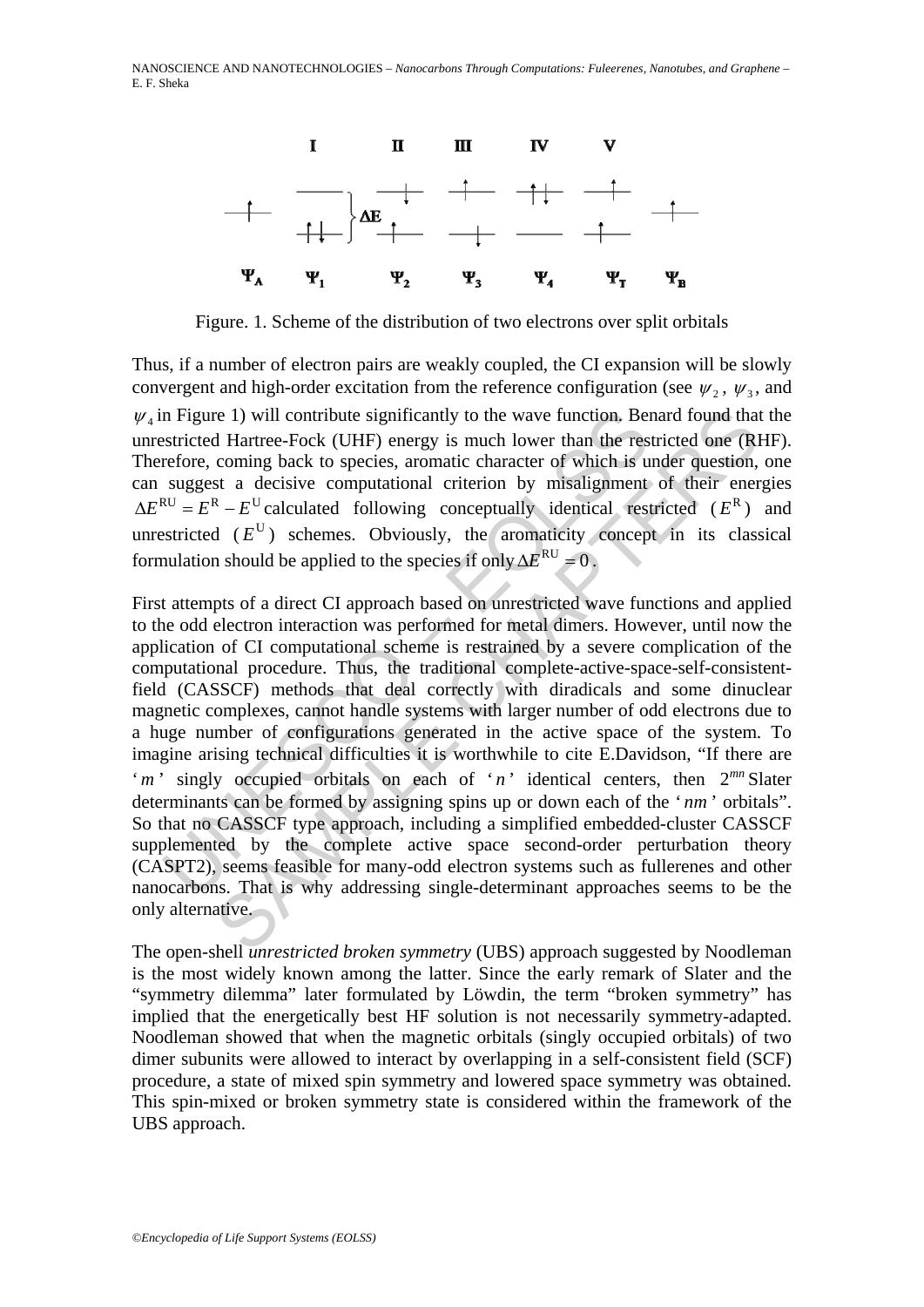A general view of the broken symmetry wave function  $|\psi_B\rangle$  for *n* pairs of magnetic electrons is the following

$$
|\psi_{\rm B}\rangle = (N!)^{-1/2} M^{-1/2} \det \Big[ \big( a_1 + cb_1 \big) \alpha, a_2 \alpha \dots a_n \alpha \Big| \big( b_1 + ca_1 \big) \beta, b_2 \beta \dots b_n \beta \Big] \approx M^{-1/2} \big( \phi_1 + c \phi_2 + c \phi_3 \big).
$$
 (1)

a slight nonortogonality of orbitals  $\overline{a}_1 = (a_1 + cb_1)$  and l<br>cipal determinant  $\phi_1$  describes pure covalent coupling of n on<br>Il amounts of the charge transfer determinants  $\phi_2$  and  $\phi_3$ ,<br> $-B^+$  and  $A^+ - B^-$  configu a slight nonortogonality of orbitals  $a_1 = (a_1 + cb_1)$  and  $b_1 = (b_1 + ca_1)$ .<br>
leterminant  $\phi_1$  describes pure covalent coupling of  $\pi$  odd electrons w<br>
unts of the charge transfer determinants  $\phi_2$  and  $\phi_3$ , correspon The function describes the singlet state; doubly occupied canonical molecular orbitals that describe paired electrons are omitted. Here  $a_i$  represent singly occupied magnetic orbitals centered on atom A, all magnetic electrons of which have spin $\alpha$ , while  $b_i$  do the same for atom B with spin  $\beta$  attributed to its magnetic electrons. Mixing parameter *c* implies a slight nonortogonality of orbitals  $\overline{a}_1 = (a_1 + cb_1)$  and  $\overline{b}_1 = (b_1 + ca_1)$ . The principal determinant  $\phi_1$  describes pure covalent coupling of  $n$  odd electrons while small amounts of the charge transfer determinants  $\phi_2$  and  $\phi_3$ , corresponding to  $A^- - B^+$  and  $A^+ - B^-$  configurations (see configurations II and III in Figure1) are mixed in due to nonorthogonality of atomic orbitals  $\overline{a_1}$  and  $\overline{b_1}$ . Configuration IV is usually omitted since the relevant state energy is high. The open-shell manner for the function  $|\psi_B\rangle$  is just appropriate to distinguish electron spins of atoms A and B. The weaker interaction between the electrons, the bigger is contribution of  $\phi_2$  and  $\phi_3$  constituents into  $|\psi_B\rangle$  and, consequently, the bigger difference in the energy of restricted ( $\phi_1$ ) and unrestricted  $|\psi_B\rangle$  configuration. The aromaticity concept corresponds to the first term in (1) and should be attributed to strong interaction between odd electrons.

The UBS approach is not reduced to routine UHF or unrestricted DFT (UDFT) calculations but consists in determining energy of pure spin states on the basis of calculations using  $|\psi_B\rangle$  within either UHF or UDFT computational schemes. This determination is possible at the level of the second-order perturbation theory with respect to parameter *c* supplemented by variationally determined  $S_{\overline{ab}}$ , that is, meeting the requirements

$$
\frac{\partial E_{\rm B}}{\partial S_{\bar{a}\bar{b}}} = 0 \text{ and } \frac{\partial E(S)}{\partial S_{\bar{a}\bar{b}}} = 0 \tag{2}
$$

for the spin-mixed and pure spin state, respectively. Here  $S_{\overline{ab}}$  presents the magnetic orbitals overlap. This level of theory is equivalent to explicit CI calculations.

Everybody can easily convince oneself that a complete coincidence of  $E<sup>R</sup>$  and  $E^U$  energies takes place for benzene, the energies slightly deviate for naphthalene, but the difference  $\Delta E^{RU}$  grows when the number of benzenoid cycles increases. As for fullerenes, carbon nanotubes, and graphene, first attempts to compare the application of RHF and UHF computational schemes to fullerene  $C_{60}$  were undertaken seven years ago. Later on this was found to happen with fullerene  $C_{70}$ , carbon nanotubes, and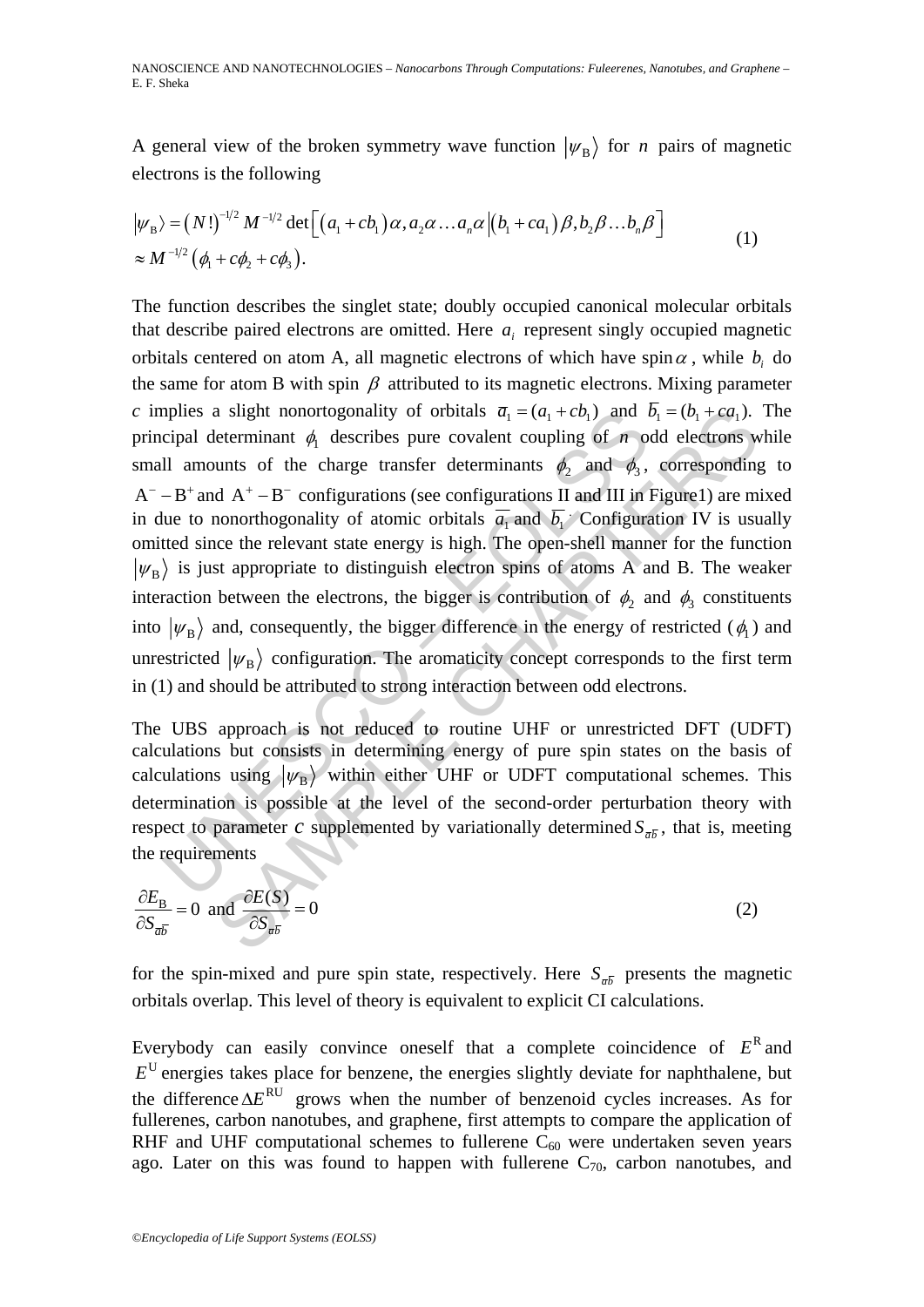graphene. It turned out that the  $\Delta E^{RU}$  constituted about 2-4, 12-15, and ~20% from the total energy of fullerenes, carbon nanotubes, and graphene, respectively. The finding has highlighted a considerable weakening of odd electron interaction in the species in comparison with benzene. It became obvious that difficulties of fitting these nanocarbons in the aromaticity concept were connected with this finding. On the other hand, the application of the UBS approach has opened new possibilities to quantitatively describe all features of the species making nanocarbon science quite understandable and predictable.

- -
- -
- TO ACCESS ALL THE **38 PAGES** OF THIS CHAPTER, Visit: http://www.eolss.net/Eolss-sampleAllChapter.aspx

#### **Bibliography**

Noodleman, L. (1981). Valence bond description of antiferromagnetic coupling in transition metal dimers. *J. Chem. Phys*. 74, 5737-42. [This presents the first addressing the concept of the broken symmetry approach].

**TO ACCESS ALL THE 38 PAGES OF THIS CH**<br>Visit: http://www.eolss.net/Eolss-sampleAllChapte<br>iography<br>dieman, L. (1981). Valence bond description of antiferromagnetic coupling in.<br>*Phys.* 74, 5737-42. [This presents the firs CO ACCESS ALL THE 38 PAGES OF THIS CHAPTER,<br>Visit:  $\frac{1}{2}$  http://www.eolss.net/Folss-sampleAllChapter.aspx<br>
F. (1981). Valence bond description of antiferromagnetic coupling in transition metal<br>
1979). A study of Hartr Benard, M. (1979). A study of Hartree-Fock instabilities in  $Cr_2(O_2CH)_4$  and  $Mo_2(O_2CH)_4$ . *J. Chem. Phys.* 71, 2546-2556. [This presents a basic view on the singlet instability of the hartry-Fock approach caused by weakening bonding between atoms].

Garat, P.J. (1986). *Aromaticity*, New York: John Wiley & Sons. [This is one of the best monographs concerning the description of classic aromaticity].

Minkin, V.I., Glukhovtsev, M.N., and Simkin, B.Y. (1994). *Aromaticity and Antiaromaticity. Electronic and Structural aspects*. New York: John Wiley & Sons. [This monograph raises questions related to problems of the classic aromaticity approach].

Schleyer, P.v.R. and Jiao, H. (1996). What is aromaticity? *Pure Appl. Chem*. 68, 209-18. [This is a concise comprehend description of the of the classic aromaticity concept history and characteristic issues].

Aromaticity. Ed. Schleyer, P.v.R. (2001). *Chem. Rev*. 101 (5). [This is a comprehend review on conceptual problems of the classic aromaticity].

Delocalization – Pi and Sigma. Ed. Schleyer, P.v.R. (2005). *Chem. Rev*. 105 (10). [The journal issue presents a collective view on doubtless achievements and serious drawbacks in the application of the classic aromaticity concept to various fields of molecular science].

Bühl, M. and Hirsh, A. (2001). Spherical aromaticity of fullerenes. *Chem. Rev*. 101, 1153-83. [This review describes in details strong and weak points of the aromaticity concept applied to fullerenes].

Hirsh, A. (1994). *The Chemistry of Fullerenes*. Stuttgart: Thieme. [This monograph summarizes a general view on the chemical activity of fullerenes based on the identity of the molecule carbon atoms].

Kaplan, I.G. (1986). *Theory of Intermolecular Interaction*. Ch.1. Amsterdam: Elsevier. [This is one of the best monograph devoted to a thorough theoretical analysis of intermolecular interaction].

Kitaura, K. and Morokuma, K. (1976). A new energy decomposition scheme for molecular interactions within the hartree-fock approximation. *Int. J. Quant. Chem.* 10, 325-40. [This study attracts a particular attention suggesting a computational procedure for a fragmental computation of intermolecular interaction].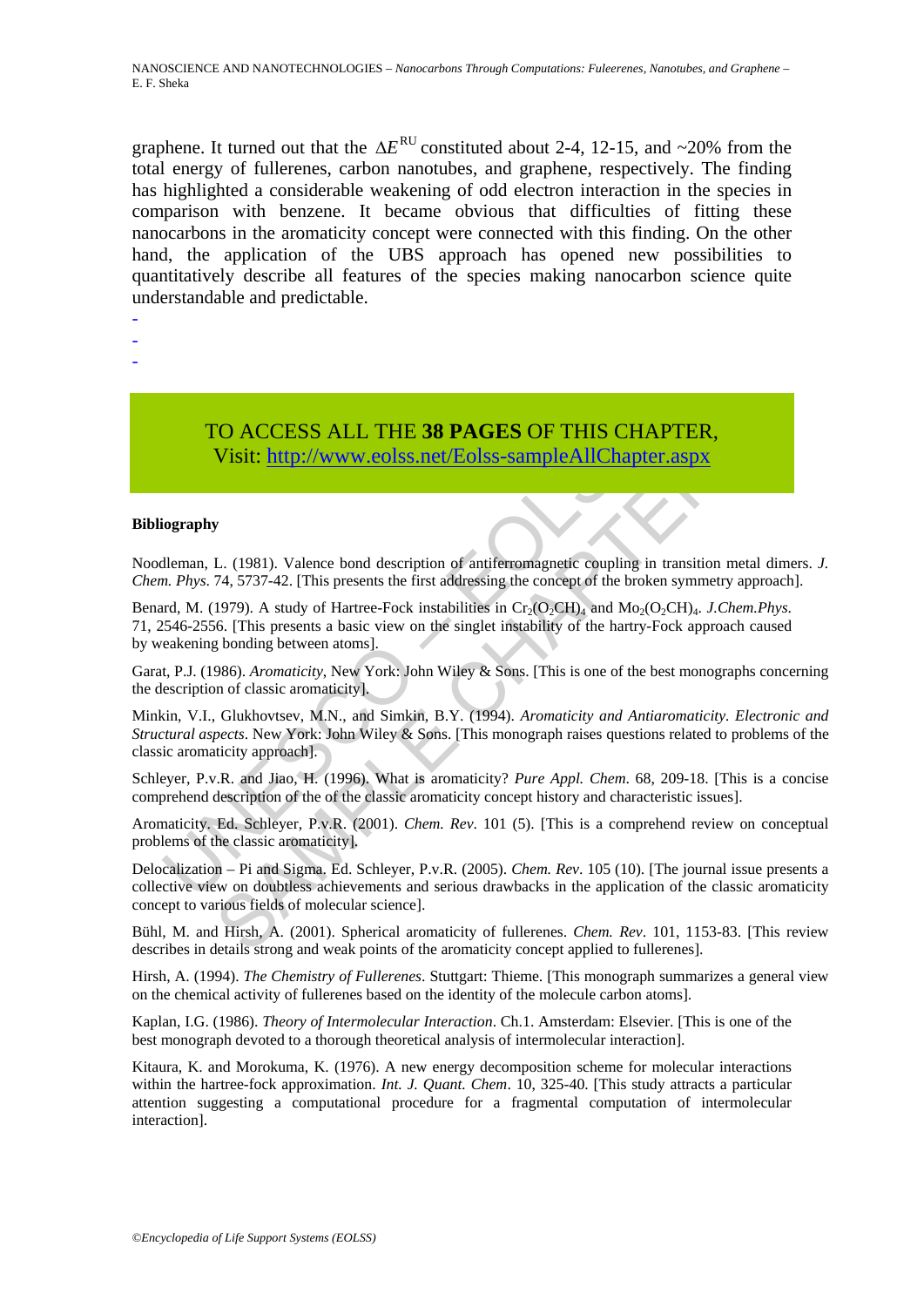NANOSCIENCE AND NANOTECHNOLOGIES – *Nanocarbons Through Computations: Fuleerenes, Nanotubes, and Graphene* – E. F. Sheka

Sheka, E.F. (2004). Intermolecular interaction in C<sub>60</sub>-based donor acceptor complexes. *Int. J. Quant. Chem*. 100, 388-406. [This study showed a peculiar two-well structure of the ground state term of intermolecular interaction of fullerene- $C_{60}$ -based complexes].

Yarkony, D.R. (1996). Current issues in nonadiabatic chemistry. *J. Phys. Chem*. 100, 18612-28. [This is a comprehend review of complicated molecular phenomena caused by the two-well structure of the ground state term under conditions of avoided crossing].

Herschbach, D.R. (1966). Reactive Scattering in Molecular Beams. In *Advances in Chemical Physics*, ed. J.Ross. 319-93. New York: Wiley & Sons. [This is a thorough analysis of chemical reactions that occur in molecular beams and that exhibit a deep parallelism with those characteristic for fullerene- $C_{60}$ -based complexes].

Takatsuka K., Fueno T. and Yamaguchi K. (1978). Distribution of odd electrons in ground-state molecules. *Theor. Chim. Acta* 48, 175-83. [The first study where effectively unpaired electrons were introduced].

Davidson, E.R. and Clark, A.E. (2007). Analysis of wave functions for open-shell molecules. Phys Chem. Chem. Phys. 9, 1881-94. [This is a fundamental study devoted to the development of the effectivelyunpaired-electron approach].

dson, E.R. and Clark, A.E. (2007). Analysis of wave functions for open-shell r<br>n. Phys. 9, 1881-94. [This is a fundamental study devoted to the developm<br>ired-electron approach].<br>a, E.F. (2003). *Violation of covalent bondi* R. and Charl, A.E. (2007). Analysis of wave functions for open-shell molecules. Phys C<br>
9, 1881-94. [This is a fundamental study devoted to the development of the effective<br>
tron approach].<br>
2003). *Violation of covalent* Sheka, E.F. (2003). *Violation of covalent bonding in fullerenes*. In Lecture Notes in Computer Science, Computational Science – ICCS2003, eds. P.M.A.Sloot, D.Abramson, A.V.Bogdanov, J.Dongarra, A.Y.Zomaya, and Y.E.Gorbachev, Part II, 386-98. Berlin: Springer. [The first application of the effectively-unpaired-electron approach to fullerenes].

Sheka, E.F. and Chernozatonskii, L.A. (2010). Broken symmetry approach and chemical susceptibility of carbon nanotubes. *Int. J. Quant. Chem*. 110, 1466-1480. [The first application of the effectively-unpairedelectron approach to carbon nanotubes].

Sheka, E.F. and Chernozatonskii, L.A. (2010). Broken spin-symmetry approach to chemical reactivity and magnetism of graphenium species. *JETP* 137, 121-132. [The first application of the effectivelyunpaired-electron approach to graphene].

Katz, Е.А. (2008). Fulereny, uglerodnyje nanotrubki i nanoklastery. Rodoslovnaya form i idej (*Fullerenes, Carbon Nanotubes, and Nanoclusters. Genealogy of shapes and ideas*). Moskva: LKI. 284p. [A beautiful book on a structural perfectness of fullerenes, carbon nanotubes, and other nanocarbons].

Sheka, E.F. (2011). *Nanoscience of fullerene: Nanochemistry, nanomedicine, nanomagnetism, nanophotonics*. Boca Raton, Taylor & Francis. [This is a monograph devoted to different aspects of the fullerene nanoscience described on the platform of the effectively-unpaired-electron approach and strong donor-acceptor interaction].

Sheka, E.F. and Popova, N.A. (2011). Graphane as polyhydride of graphene. Computational synthesis applied to two-side membrane. *arXiv*:1102.0922v1 [cond-mat.mes-hall]. [The first application of computational algorithm to the description of chemical modification of graphene].

Sheka, E.F. and Shaymardanova, L.Kh. (2011). Reaction barriers and deformation energies of  $C_{60}$ -based composites. *arXiv*:1102.0922v1 [cond-mat.mes-hall]. [The first consideration of alike complexes of *sp<sup>2</sup>* nanocarbons].

#### **Biographical Sketch**

**Prof. Elena F. Sheka** was born in Kiev (USSR). She was graduated from the Kiev State University on physics and spectroscopy; then post-graduated at the Institute of Physics of the Academy of Sciences of the Ukrainian Republic of the USSR; Kiev and defended Ph. D. Thesis on "Exciton Spectra of Naphthalene Crystals" in Lebedev's Physical Institute of the Ac.Sci of the USSR. Her Doctor Sci. dissertation on "Exciton Spectra of Molecular Crystals" was later defended in Lebedev's Physical Institute of the Ac.Sci. of the USSR as well. She has been assistant professor of solid state physics spectroscopy since 1978 and full professor since 1985. Affiliations: Institute of Physics of the Ac.Sci. of the Ukrainian SSR (Kiev) 1958-1966; Institute of Solid State Physics of the Ac.Sci of the USSR (Chernogolovka, Mosc. distr.) 1966-1986; Moscow Physical-Technical Institute (professorship) 1978- 1986; Peoples' Friendship University of Russia (Moscow) since 1986 till now. Currently she is a